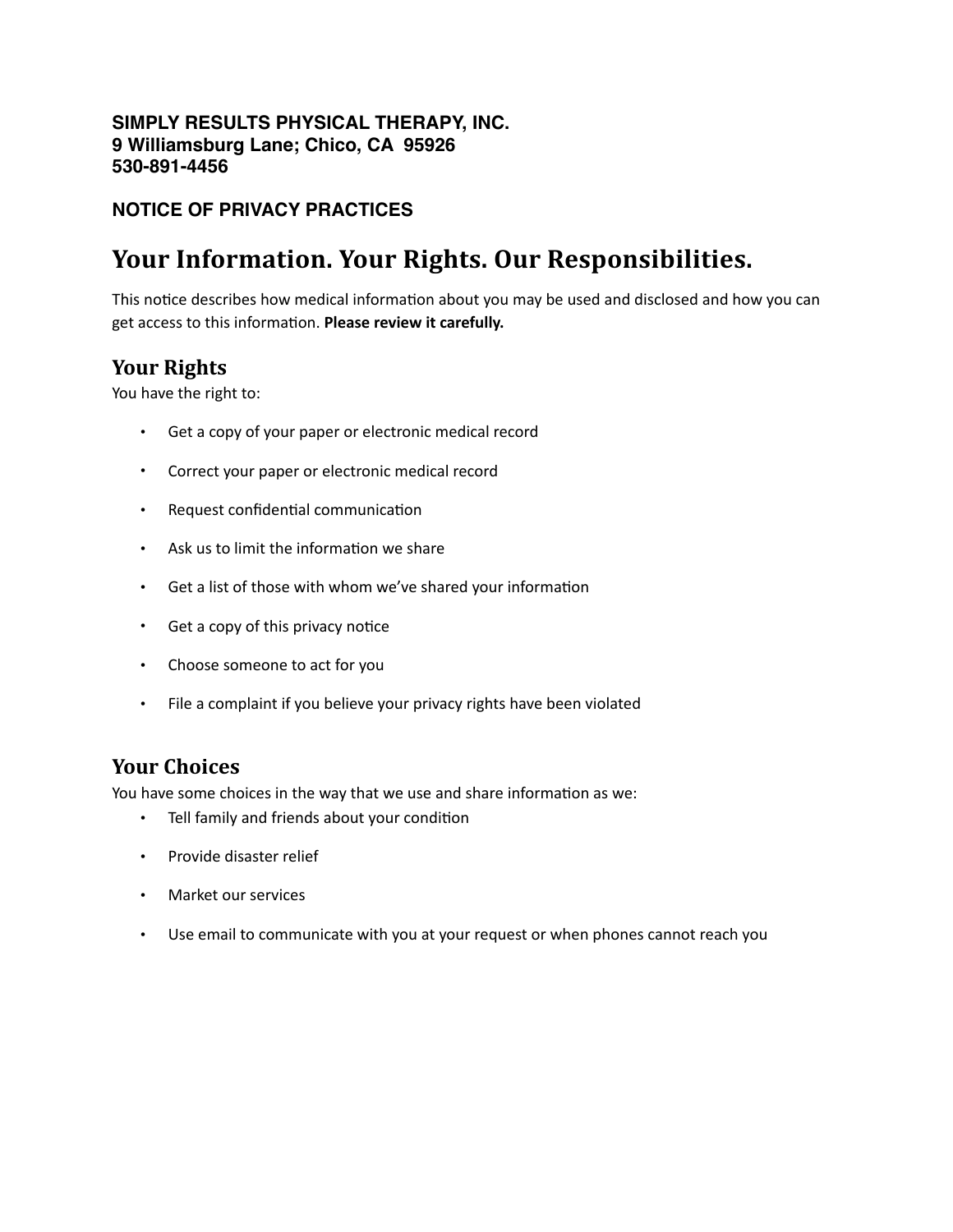# **Our Uses and Disclosures**

We may use and share your information as we:

- Treat you
- Run our organization
- Bill for your services
- Help with public health and safety issues
- Do research
- Comply with the law
- Respond to organ and tissue donation requests
- Work with a medical examiner or funeral director
- Address workers' compensation, law enforcement, and other government requests
- Respond to lawsuits and legal actions

# **Your Rights**

**When it comes to your health information, you have certain rights.** This section explains your rights and some of our responsibilities to help you.

### **Get an electronic or paper copy of your medical record**

- You can ask to see or get an electronic or paper copy of your medical record and other health information we have about you. Ask us how to do this.
- We will provide a copy or a summary of your health information, usually within 30 days of your request. We may charge a reasonable, cost-based fee.

### **Ask us to correct your medical record**

- You can ask us to correct health information about you that you think is incorrect or incomplete. Ask us how to do this.
- We may say "no" to your request, but we'll tell you why in writing within 60 days.

### **Request confidential communications**

- You can ask us to contact you in a specific way (for example, home or office phone) or to send mail to a different address.
- We will say "yes" to all reasonable requests.

### Ask us to limit what we use or share

• You can ask us not to use or share certain health information for treatment, payment, or our operations. We are not required to agree to your request, and we may say "no" if it would affect your care.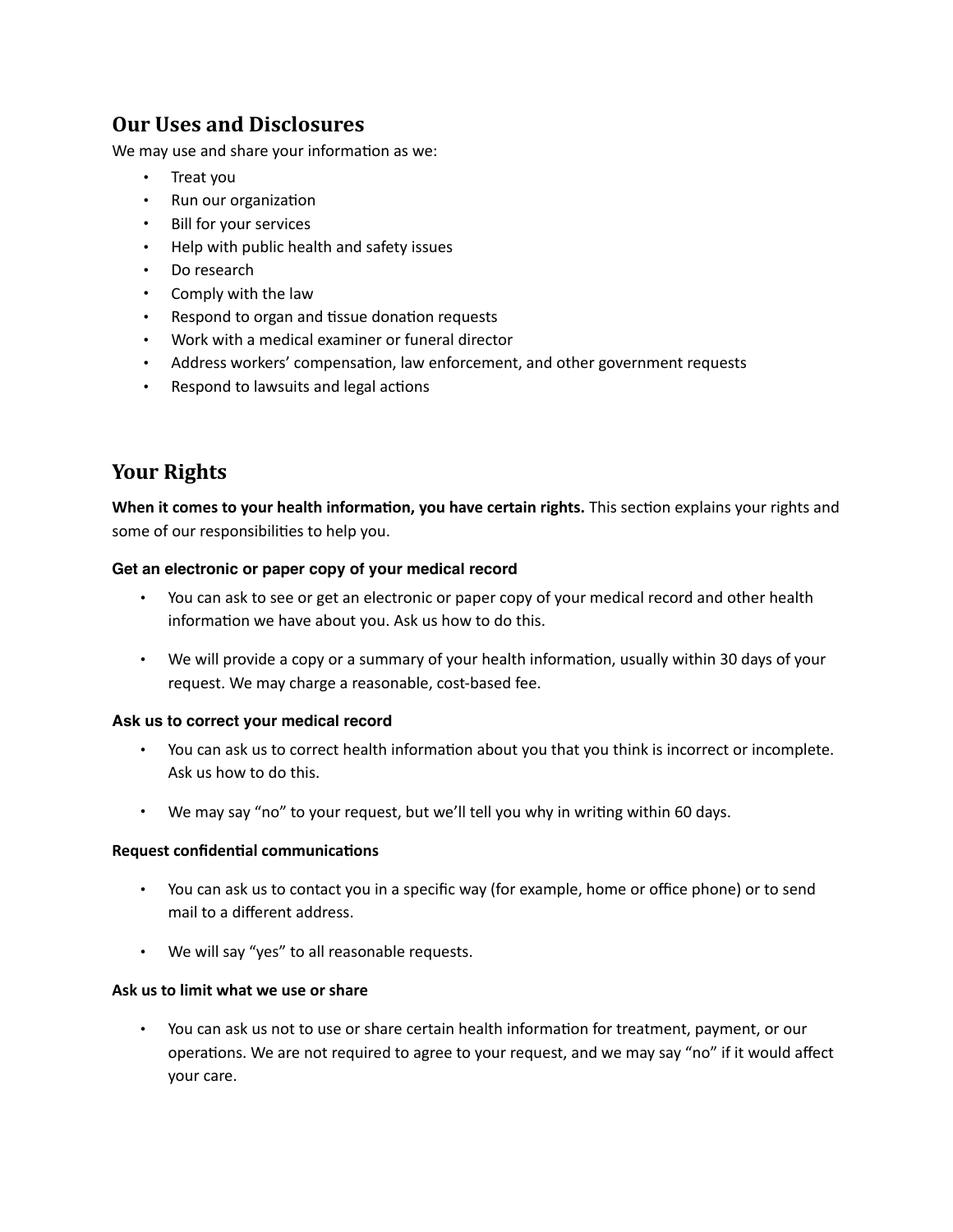If you pay for a service or health care item out-of-pocket in full, you can ask us not to share that information for the purpose of payment or our operations with your health insurer. We will say "yes" unless a law requires us to share that information.

### Get a list of those with whom we've shared information

- You can ask for a list (accounting) of the times we've shared your health information for six years prior to the date you ask, who we shared it with, and why.
- We will include all the disclosures except for those about treatment, payment, and health care operations, and certain other disclosures (such as any you asked us to make). We'll provide one accounting a year for free but will charge a reasonable, cost-based fee if you ask for another one within 12 months.

### **Get a copy of this privacy notice**

You can ask for a paper copy of this notice at any time, even if you have agreed to receive the notice electronically. We will provide you with a paper copy promptly.

### **Choose someone to act for you**

- If you have given someone medical power of attorney or if someone is your legal guardian, that person can exercise your rights and make choices about your health information.
- We will make sure the person has this authority and can act for you before we take any action.

### File a complaint if you feel your rights are violated

- You can complain if you feel we have violated your rights by contacting us using the information on page 1.
- You can file a complaint with the U.S. Department of Health and Human Services Office for Civil Rights by sending a letter to 200 Independence Avenue, S.W., Washington, D.C. 20201, calling 1-877-696-6775, or visiting www.hhs.gov/ocr/privacy/hipaa/complaints/.
- We will not retaliate against you for filing a complaint.

# **Your Choices**

For certain health information, you can tell us your choices about what we share. If you have a clear preference for how we share your information in the situations described below, talk to us. Tell us what you want us to do, and we will follow your instructions.

In these cases, you have both the right and choice to tell us to:

- Share information with your family, close friends, or others involved in your care
- $\cdot$  Share information in a disaster relief situation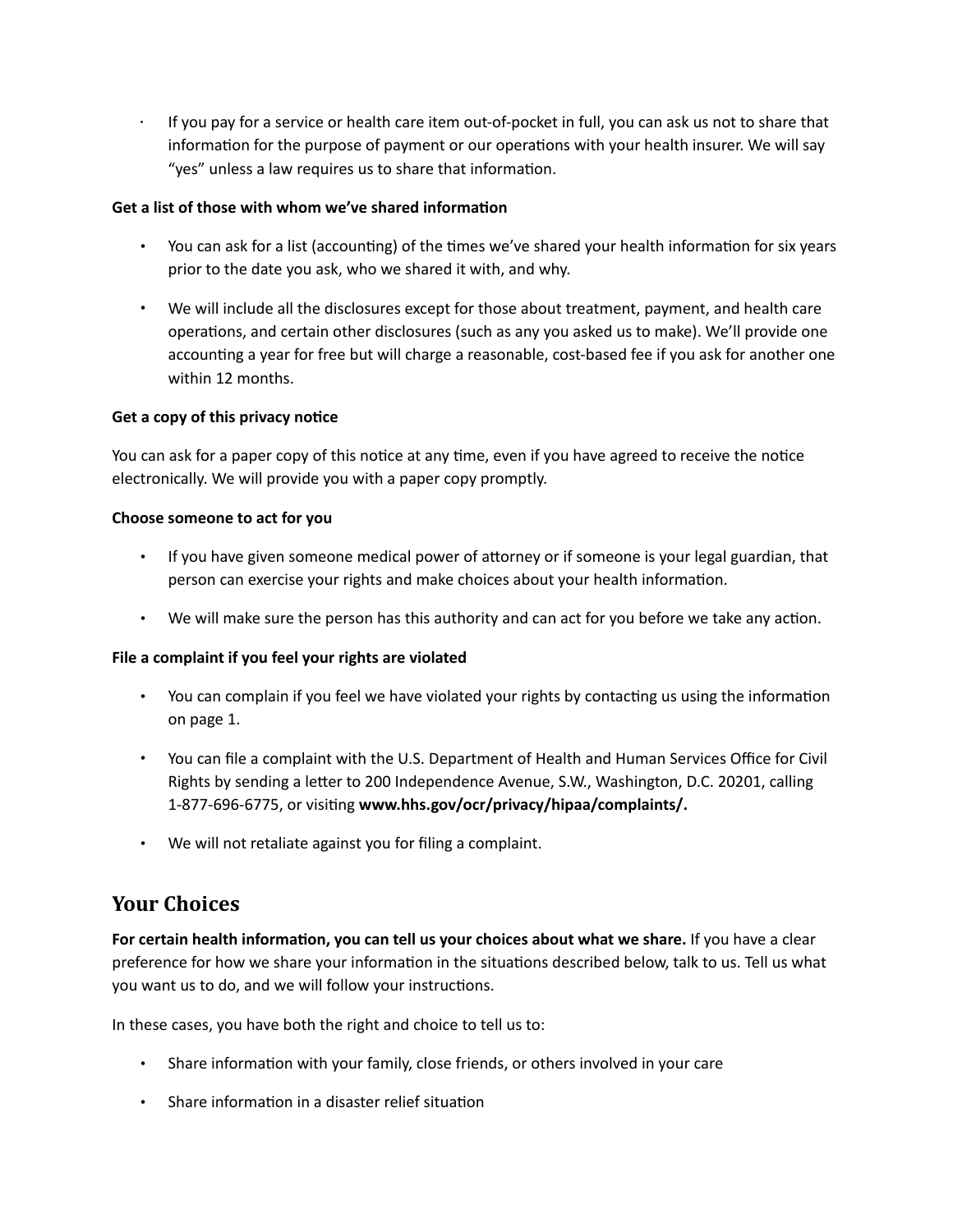*If* you are not able to tell us your preference, for example if you are unconscious, we may go ahead and share your information if we believe it is in your best interest. We may also share your *information* when needed to lessen a serious and imminent threat to health or safety.

In these cases we NEVER share your information unless you give us written permission:

- Marketing purposes
- Sale of your information
- Fundraising

# **Our Uses and Disclosures**

### How do we typically use or share your health information?

We typically use or share your health information in the following ways.

#### **Treat you**

We can use your health information and share it with other professionals who are treating you.

*Example:* A doctor treating you for an injury asks the physical therapist about your overall health *condition, or vice versa.* 

#### **Run our organization**

We can use and share your health information to run our practice, improve your care, and contact you when necessary.

*Example:* We use health information about you to manage your treatment and services.

#### **Bill for your services**

We can use and share your health information to bill and get payment from health plans or other entities.

*Example:* We give information about you to your health insurance plan so it will pay for your services.

#### Communicate with you via email—but, are hereby notified of the risks. You exempt us from penalty.

We can respond to any email you send us, in order to improve the timeliness of communication. This is to better enhance our care of you, especially if you need information right away from your physical therapist. We cannot guarantee privacy of email content.

*Example: your phone's voice-mail box is full and won't take our messages. We email you because we cannot get through by phone. We cannot guarantee privacy of email content.*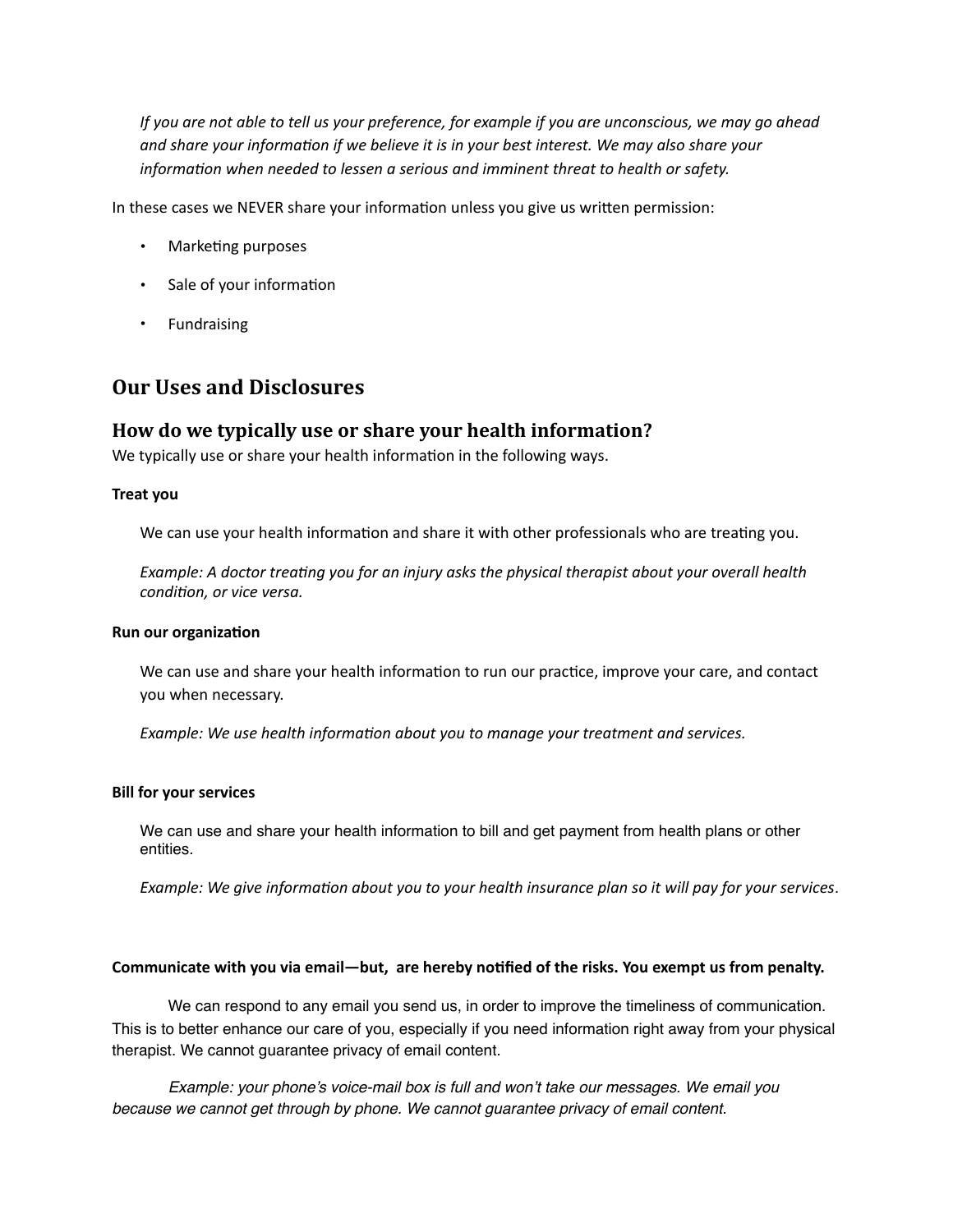### How else can we use or share your health information?

We are allowed or required to share your information in other ways – usually in ways that contribute to the public good, such as public health and research. We have to meet many conditions in the law before we can share your information for these purposes. For more information see: [www.hhs.gov/ocr/privacy/](http://www.hhs.gov/ocr/privacy/hipaa/understanding/consumers/index.html) [hipaa/understanding/consumers/index.html](http://www.hhs.gov/ocr/privacy/hipaa/understanding/consumers/index.html)**.** 

#### **Help with public health and safety issues**

We can share health information about you for certain situations such as:

- Preventing disease
- Helping with product recalls
- Reporting adverse reactions to medications
- Reporting suspected abuse, neglect, or domestic violence
- Preventing or reducing a serious threat to anyone's health or safety

#### Do research

We can use or share your information for health research.

#### **Comply with the law**

We will share information about you if state or federal laws require it, including with the Department of Health and Human Services if it wants to see that we're complying with federal privacy law.

#### **Respond to organ and tissue donation requests**

We can share health information about you with organ procurement organizations.

#### **Work with a medical examiner or funeral director**

We can share health information with a coroner, medical examiner, or funeral director when an individual dies.

#### Address workers' compensation, law enforcement, and other government requests

We can use or share health information about you:

- For workers' compensation claims
- For law enforcement purposes or with a law enforcement official